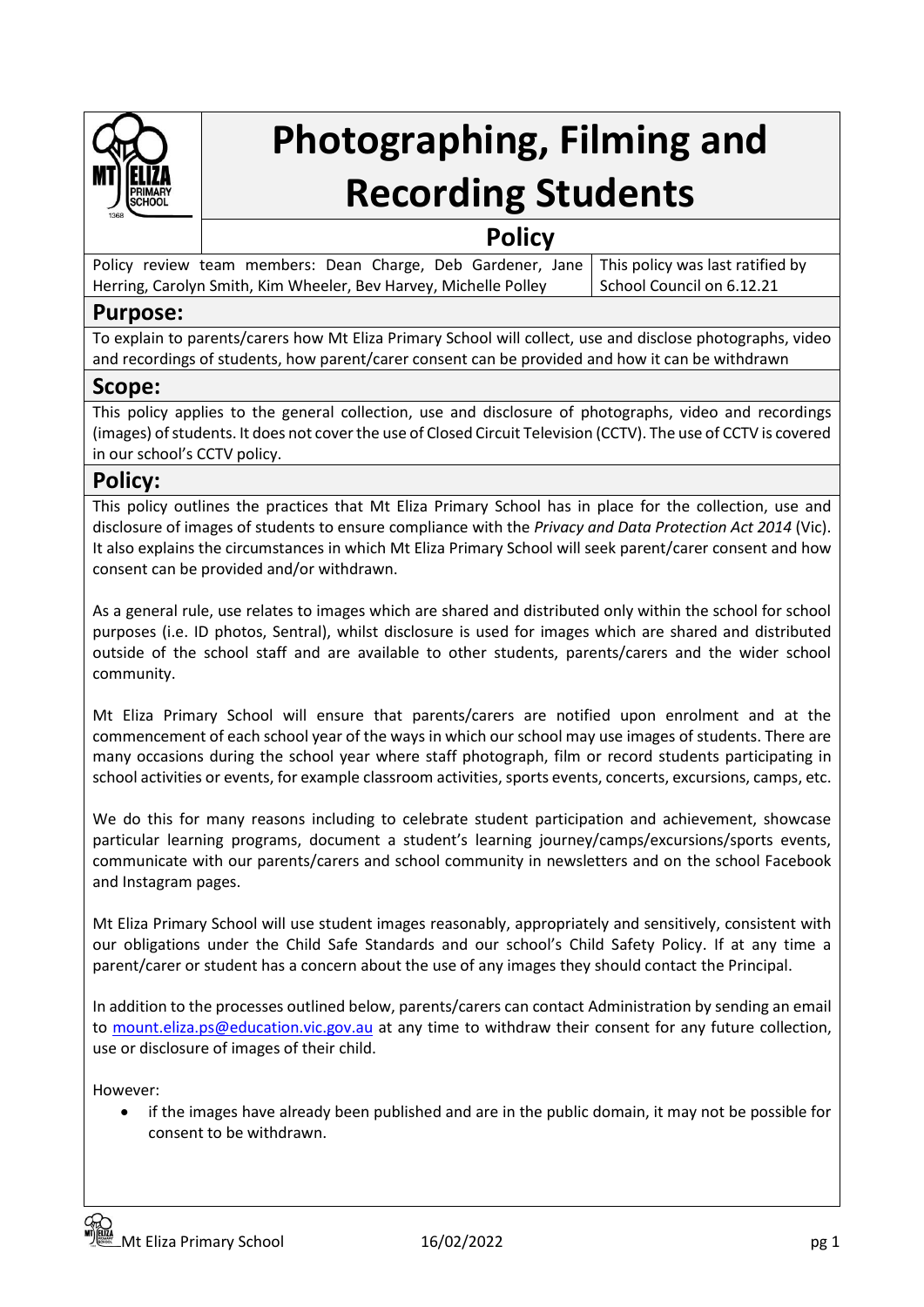- There may be occasions when the school will record whole of school or large group events and make those recordings available to the school community through DVD, USB sales, etc, such as the school concert and if your child participates, they may appear in these recordings which will be available to the whole school community.
- The school can still collect, use and disclose images in circumstances where consent is not required (see below for more information).

### **Official school photographs**

Each year Mt Eliza Primary School will arrange for a professional photographer to take official school photographs of students. This will generally involve both class photos and individual photos being taken.

Official school photographs may be:

- purchased by parents/carers
- used for school identification cards
- stored on CASES21 and Sentral for educational and administrative purposes.

Mt Eliza Primary School will notify parents/carers in advance of the official school photographs being taken to give them an opportunity to decide whether their child will be included in the official school photographs.

Parents/carers who choose to opt-out of having their child participate in official school photographs must contact the Assistant Principal before the date photos are scheduled to be taken to advise that their child will not participate. There is no obligation on any parent or carer to purchase any photographs taken.

**Images for use and disclosure within the school community and ordinary school communications** From time to time Mt Eliza Primary School may photograph, film or record students to use within the school community, including:

- in the school's communication, learning and teaching tools (for example, emails, Seesaw or apps that can only be accessed by students, parents or school staff with passwords eg Sentral, Class Dojo, etc)
- for display in school classrooms, on noticeboards, etc
- to support student's health and wellbeing (eg photographs of pencil grip to assist in OT assessments, display photographs of children with serious medical conditions)

An Annual Consent Form and Collection Notice will be distributed to parents/carers on enrolment and also at the beginning of each school year.

# **Images to be used or disclosed outside the school community** *External use or disclosure by the school*

Photographs, video or recordings of students may also be used in publications that are accessible to the public, including:

- on the school's website including in the school newsletter which is publicly available on the website
- on the school's social media accounts
- in the school Grade 6 magazine

The Annual Consent Form and Collection Notice also covers these types of uses and will be distributed to parents/carers on enrolment and also at the beginning of each school year. We will notify you individually if we are considering using any images of your child for specific advertising or promotional purposes.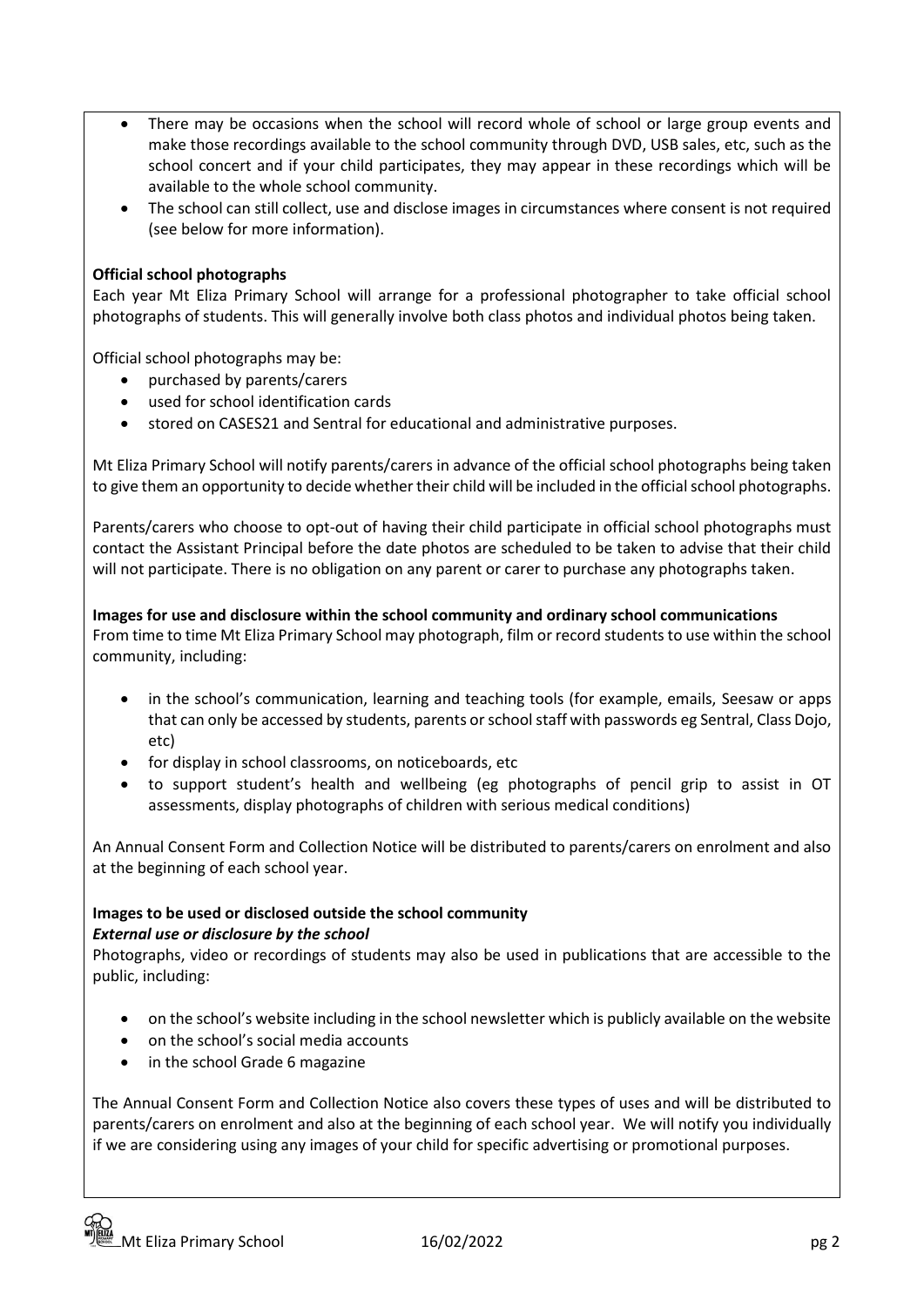### *Media*

The media, or the Department of Education and Training's media team, may seek to photograph, film or record students for a news story or school event. This may include broadcast media, online or social media or print media, including newspapers and magazine publications.

When our school receives such requests Mt Eliza Primary School will:

- provide parents/carers with information about the organisation involved and when/for what purposes the photography, filming or recording will occur
- seek prior, express parent/carer consent in writing.

Students will only be photographed, filmed or recorded by the media at school if express consent is provided for that specific media event. Neither the school nor the Department own or control any photographs, video or recordings of students taken by the media.

### *Other external collection, use or disclosure*

If there is a situation which will involve the collection, use or disclosure of images of students by or to third parties which is not otherwise covered by this policy, Mt Eliza Primary School will:

- provide parents/carers with information about the event or activity, the organisation involved and when the photography, filming or recording will occur
- seek prior, express parent/carer consent in writing.

### **School performances, sporting events and other school approved activities**

Mt Eliza Primary School endeavours to respect the privacy of all members of our school community and requests that parents/carers, students and invited guests do not photograph, film or record school performances, sporting events, camps, excursions and other school-approved activities.

Neither the school nor the Department own or control any images of students taken by parents/carers, students or their invited guests at school activities.

### I**mages to manage student behaviour or fulfil our school's legal obligations**

On occasion it may be necessary for school staff to photograph, film or record students when necessary to:

- fulfil legal obligations, including to:
	- $\circ$  take reasonable steps to reduce the risk of reasonably foreseeable harm to students, staff and visitors (duty of care)
	- $\circ$  provide a safe and suitable workplace (occupational health and safety law)
- for identification purposes, when necessary to implement discipline and/or behaviour management policies.

Mt Eliza Primary School does not require or obtain consent from parents/carers or students to photograph, film or record students for these reasons. However, when Mt Eliza Primary School photographs, films or records a student for any of these purposes, staff will only collect and use such images in a way that is reasonable and appropriate in the circumstances.

### **Staff use of personal devices**

School staff may use their own personal devices to capture images of students for reasonable and legitimate educational purposes. If this occurs, staff are expected to upload the images to the school database and delete the images from their device within a week of the images being captured.